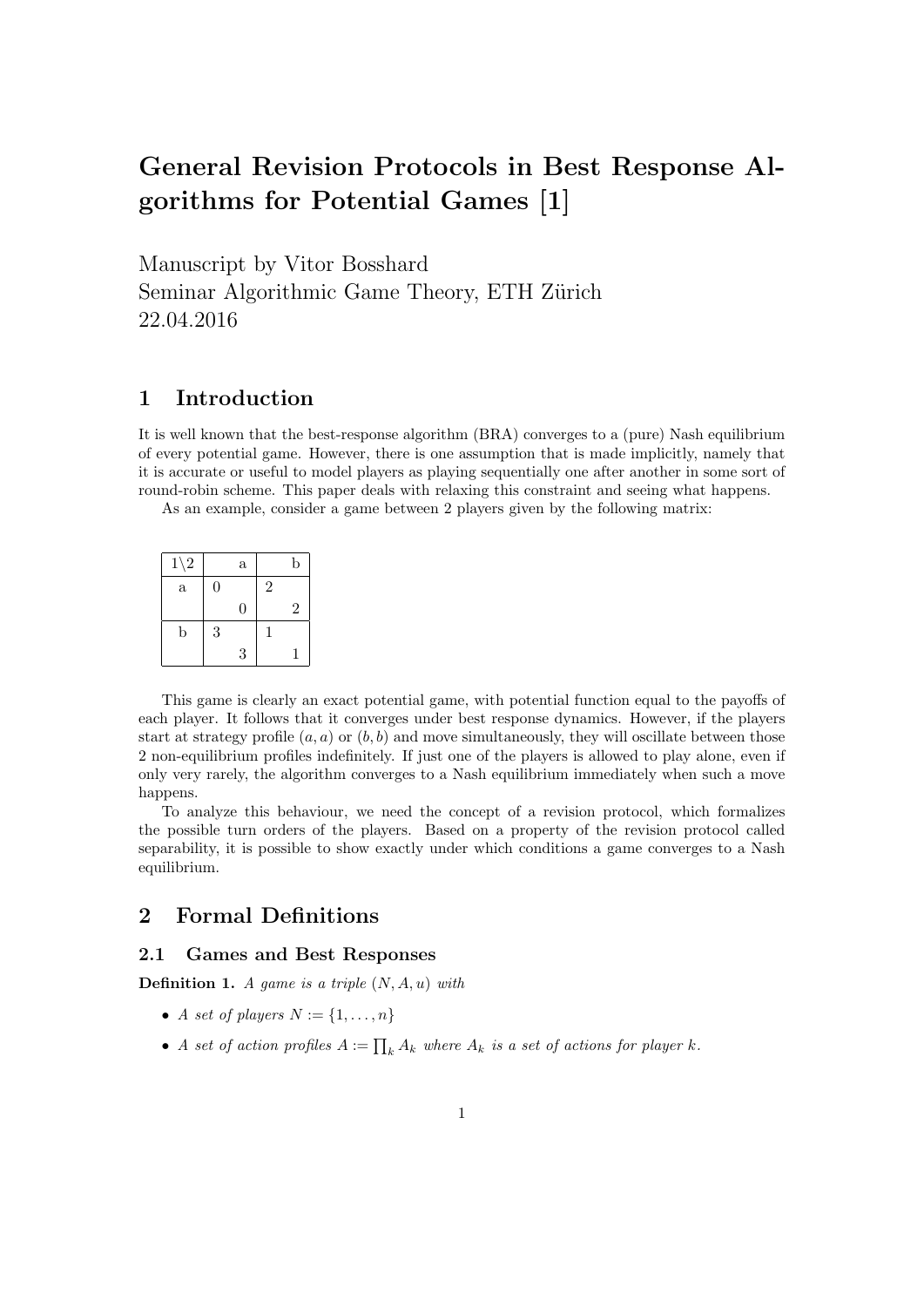• A set of utility functions  $u := \{u_1, \ldots, u_n\}.$ 

Definition 2. The best response correspondence

$$
BR_k(x) := \underset{\alpha \in A_k}{\operatorname{argmax}} \quad u_k(\alpha; x_{-k})
$$

is the set of actions that maximizes the payoff for player  $k$  under action profile x.

The paper assumes that the best response correspondence is a function, i.e. that for every player and every action profile, there is a unique best response that player can play. This is not just a simplification; as it turns out this property is essential for certain proofs to hold.

The paper deals exclusively with a class of games called BR-potential games, which are a generalization of exact potential games. Every exact potential game is also a BR-potential game.

**Definition 3.** A game is a BR-potential game if it admits a funcion  $F : A \mapsto \mathbb{R}$  (called the potential) such that

$$
BR_k(x) := \underset{\alpha \in A_k}{\operatorname{argmax}} \quad F(\alpha; x_{-k})
$$

## 2.2 Revision Protocols

A revision protocol is one way of modelling a distributed best-response dynamic, where several players are reacting to their current situation in the game, without necessarily coordinating with other players.

**Definition 4.** A revision protocol for a set N of players is a probability distribution  $\rho$  over all subsets  $K \subseteq N$ , such that every player is contained in at least one of the subsets with strictly positive probability.

The sets with strictly positive probability are known as the support of  $\rho$ ,  $S(\rho)$  for short.

Note that this definition does not depend on the current strategy profile of the game or on any property of the game for that matter.

As a simple example, consider the situation where at each timestep, each player randomly chooses (with 50% probability) to either change their strategy to be a best response, or do nothing. This results in there being a small probability (namely  $2^{-n}$ ) of any given subset of players moving together.

Note that in this example, even though any group of players are capable of moving together, there is no explicit coordination going on at all, no central authority giving players permission to move. Arguably, this models many real world situations better than the more conventional best response algorithm.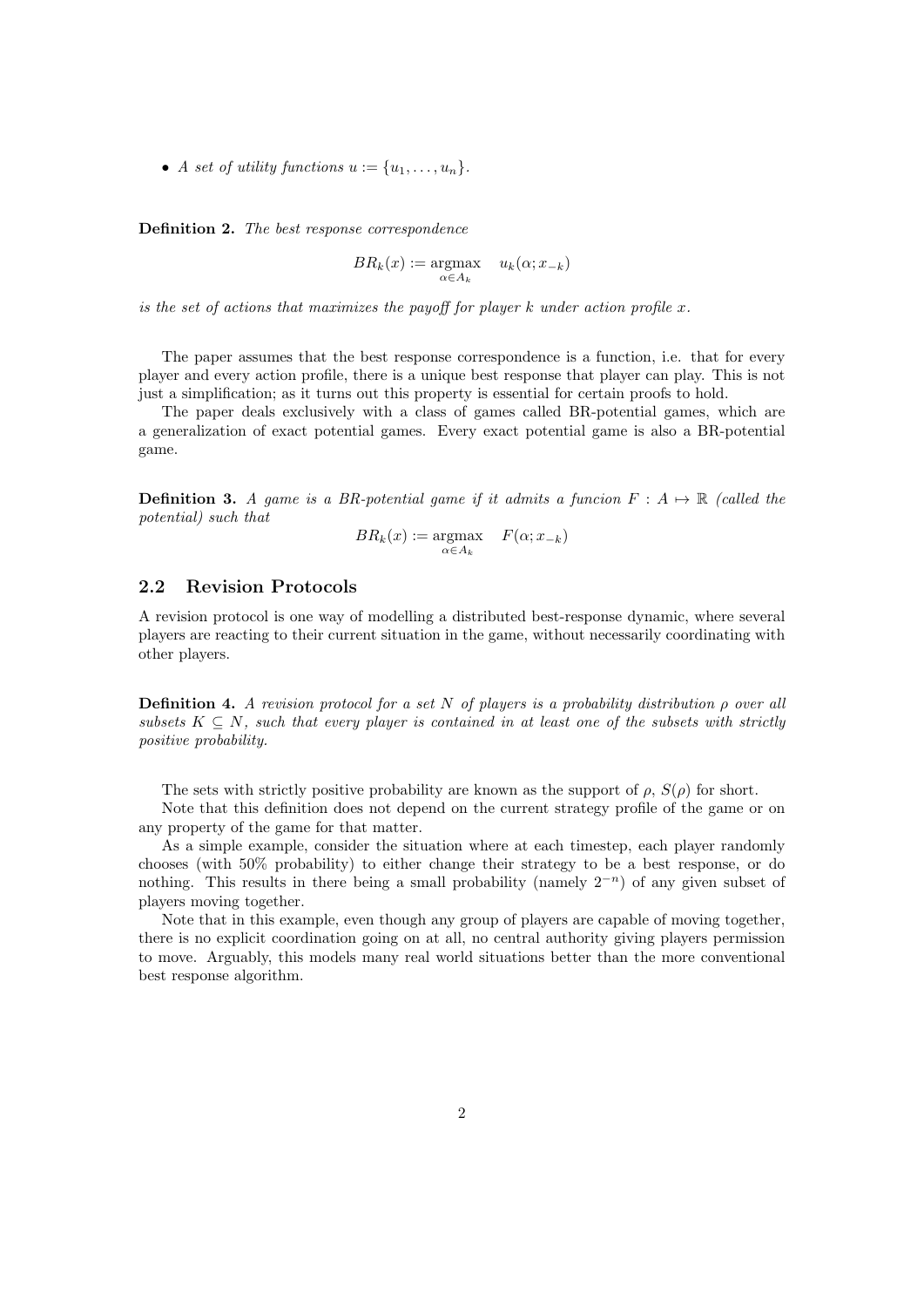## 2.3 Separability

**Definition 5.** A revision protocol for a set of players  $N$  is separable if its support contains a sequence of sets  $(K_1, \ldots, K_n)$  such that, for all i,

$$
K_i \setminus \bigcup_{j
$$

is a singleton.

In other words, it is possible to take some player that appears in a singleton set, remove that player from all sets of the protocol, and end up with a separable revision protocol of the remaining  $n - 1$  players. This process could then continue by finding another singleton and removing the corresponding player, until no players remain.

Separability is a property independent of the probabilities of each set being chosen, only depending on the support of the distribution. Examples of separable supports include

- $\{\{1\},\{2\},\{3\}\},\$
- $\{\{1\},\{1,2\},\{1,2,3\}\},\$
- $\{\{1\},\{2\},\{1,2,3\}\},\$
- $\{\{1\}, \{2\}, \{3\}, \{1, 2\}, \{1, 3\}, \{2, 3\}, \{1, 2, 3\}\}.$

# 3 Convergence to Nash Equilibria for Separable Revision Protocols

Now that the relevant definitions have been established, we move on to the first result of the paper.

Consider a modified best response algorithm where the set of players moving next are drawn according to a revision protocol, and then all selected players move to their best response simultaneously. If we denote the best response algorithm as BRA, from now on we must talk about  $BRA(\rho)$  instead; the algorithm has become dependent on the revision protocol.

It turns out that separability is exactly the condition the protocol must fulfill for this process to always converge to a Nash equilibrium:

**Theorem 1.** Let N be a set of players and  $\rho$  be a revision protocol over N. Algorithm  $BRA(\rho)$ converges a.s. to a Nash equilibrium for all BR-potential games  $G$  over N if and only if  $\rho$  is separable.

The proof is presented in 2 steps, first it is shown that the condition is sufficient and then that it is also necessary.

*Proof of* " $\leftharpoons$ " (separability implies convergence to Nash equilibrium). We need to show this property to hold for an arbitrary game G. We construct a Markov chain from G and  $BRA(\rho)$  as follows: Every action profile  $x \in A$  is a node in the chain. Transition probabilities between nodes are given by the probability that the algorithm will move from one profile directly to the other.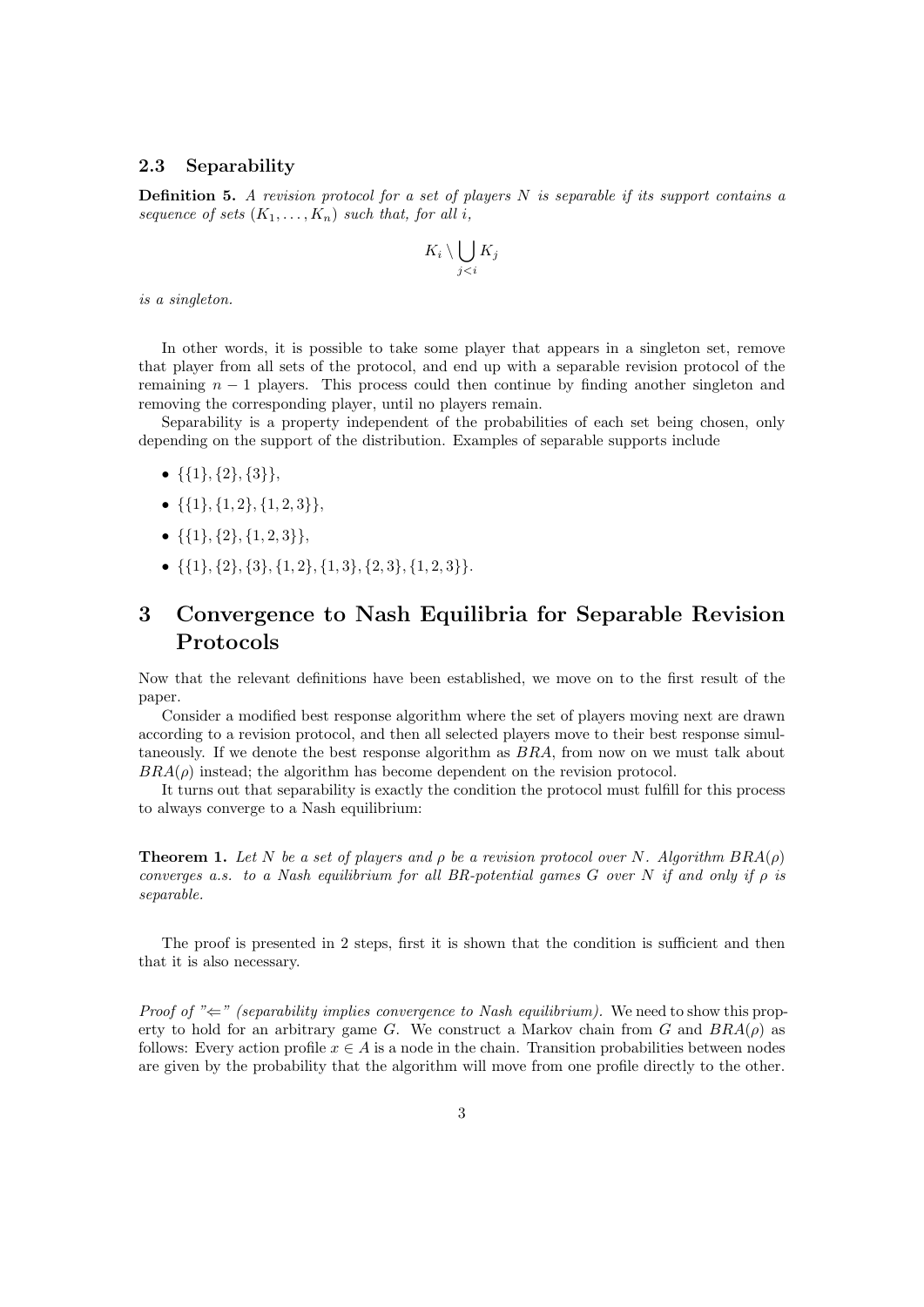Note that several subsets of players may add to the probability of one transition (intuitively, the Markov chain can be considered as a multigraph).

Now we define a set  $R$  consisting of all recurrent action profiles, that is those nodes in the chain that are visited infinitely often. The proof idea is to show that  $R$  is made exclusively of Nash equilibria.

We assume by contradiction that there exists a profile  $x \in R$  that is not a Nash equilibrium, and we assume that  $x$  is the one with the highest potential among all possible choices for  $x$ .

From that profile, the sequence  $(K_1, \ldots, K_n)$  of sets of players (as given in the definition of separability) has a positive probability of being chosen by the algorithm, generating the sequence  $(X_1, \ldots, X_n)$  of action profiles. Note that some of the  $X_i$  may be equal to x.

Let *i* be the smallest index such that the action profile  $X_i \neq x$ . It follows that  $X_i$  is the best response of exactly one player to action profile  $x$ . This has to be the case, since by definition, all players who had the opportunity to deviate from  $x$  before the algorithm reached  $X_i$ , chose not to do so.

This implies that the potential strictly increases when going from x to  $X_i$ , because it is a unilateral deviation of only one player, and we are assuming that the best response is always unique. If the potential didn't strictly increase, it would imply that both x and  $X_i$  are best responses to  $x$  by that player.

Now we are almost done: if  $X_i$  is a Nash equilibrium, then x cannot be visited infinitely often (since it would lose probability mass to  $X_i$  over time). However, if  $X_i$  is not a Nash equilibrium, it contradicts our assumption that  $x$  has highest potential among all recurrent profiles.

 $\Box$ 

*Proof of* " $\Rightarrow$ " (convergence to Nash equilibrium implies separability). We need to show that any revision protocol  $\rho$  over N players which converges on every game is separable.

The proof is by induction, assuming the property to hold for every game of  $n-1$  players. The induction base  $n = 1$  is trivial.

First we show the result with the additional assumption that  $\rho$  contains a singleton that has positive probability. (This assumption is in fact true, as shown below).

We take some player k that occurs in a singleton, and remove them from all sets in  $\rho$ . This results in a revision protocol  $\rho'$  over  $n-1$  players.  $\rho'$  converges for any game over  $n-1$  players, because each such game G can be extended to a game  $G^+$  over n players by adding a dummy player with only 1 action available. The sequence of states visited by  $BRA(\rho)$  on  $G^+$  is isomorphic to the sequence of states visited by  $BRA(\rho')$  on G, and since  $BRA(\rho)$  always converges, so must  $BRA(\rho')$ . By the IH,  $\rho'$  must therefore be separable, and by definition of separability, so must be  $\rho$ .

It remains to show that  $\rho$  must contain a singleton that has positive probability. For this purpose, it is enough to exhibit one specific game that cannot ever converge to a Nash equilibrium if  $\rho$  has no singletons.

This game, which we call  $G^*$ , is defined as follows:

Each of the *n* players has a set of actions  $A_k := \{0, \ldots, p-1\}$ , where p is any prime larger than N. The payoffs are symmetrical for every player and equal to the potential

$$
F(x) := -(\sum_{k} x_k \mod p).
$$

(Note that this way of constructing a game from a potential function works for any function F and always results in an exact potential game.)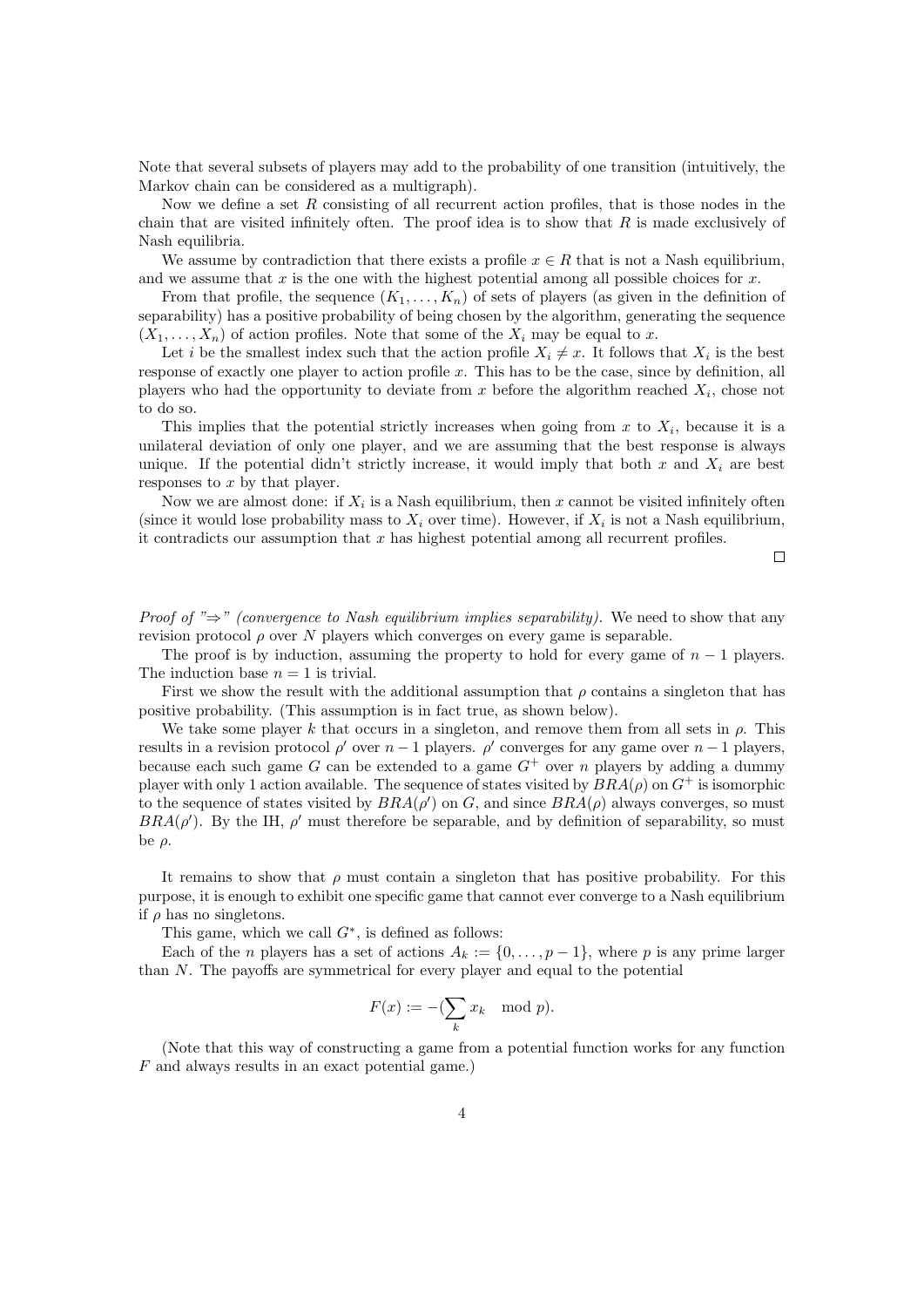From this it follows that from a state with potential  $-h$  the best response for any player is to deviate by exactly  $h$  from their current strategy (using modular arithmetic, of course), that is

$$
BR_k(x) := (x_k - h \mod p; x_{-k}).
$$

If m players play simultaneously from a state with potential  $-h$  this results in the next state having potential

$$
-h + mh \mod p
$$
  
=  $-(1 - m)h \mod p$ ,

which is zero only when  $m = 1$ , because p isn't divisible by any number in the range  $\{1, \ldots, n\}$ . Since  $h$  was chosen arbitrarily, this implies that if we start with any potential smaller than 0, we will never reach a Nash equilibrium, which all have potential 0 by construction.  $\Box$ 

## 4 The Smoothed Best Response Algorithm

One of the typical weaknesses of any iterative optimization algorithm such as BRA is that they often get stuck in local optima, in our case Nash equilibria with less than maximal potential. One way to overcome this problem is to occasionally make deliberately suboptimal choices, which allows breaking free from any local optimum that might have otherwise trapped the algorithm.

This process is usually guided by a temperature parameter, which controls how willing the algorithm is to jump from a better to a worse state. If the temperature is decreased slowly over time, the algorithm converges eventually. The final value is often, but not always, the global optimum or a very good local optimum. This general approach is known as simulated annealing.

In the paper, a  $SmoothBRA$  algorithm is specified which implements this idea. At each state x each player k, if chosen to act next, consults a probability distribution  $Q_k(x)$  to determine which action to take, defined as follows:

$$
\Pr[Q_k(x) := \alpha] = \frac{\exp(\theta u_k(\alpha; x_{-k}))}{\sum_{\beta \in A(k)} \exp(\theta u_k(\beta; x_{-k}))}
$$

When the temperature  $1/\theta$  is infinite, this rule chooses uniformly at random between all strategies. On the other extreme, as the temperature tends towards 0, the distribution tends towards only ever picking the best response.

The transition probabilities of the Markov chain induced by a game and a revision protocol can now be computed. The probability of an  $(x, y)$  edge, that is the probability that  $BRA(\rho)$ will move directly from state  $x$  to state  $y$ , is given by the following formula:

$$
P_{x,y} = \sum_{V \supseteq \text{Diff}(x,y)} \rho(V) \prod_{k \in V} \frac{\exp(\theta u_k(x; x_{-k}))}{\sum_{\beta \in A(k)} \exp(\theta u_k(\beta; x_{-k}))}
$$

where  $\text{Diff}(x, y) := \{k \mid x_k \neq y_k\}$  is the set of players that must have moved if the state jumps from  $x$  to  $y$ . This can be rewritten as a first order approximation, that is, the highest order term is separated from lower order terms:

$$
P_{x,y} = c_{x,y} \exp(\theta)^{q_{x,y}} + o(\exp(\theta)^{q_{x,y}})
$$

Here,  $q_{x,y}$  is called the *order* of  $P_{x,y}$ , and it will be relevant for later proofs. The order can be seen to be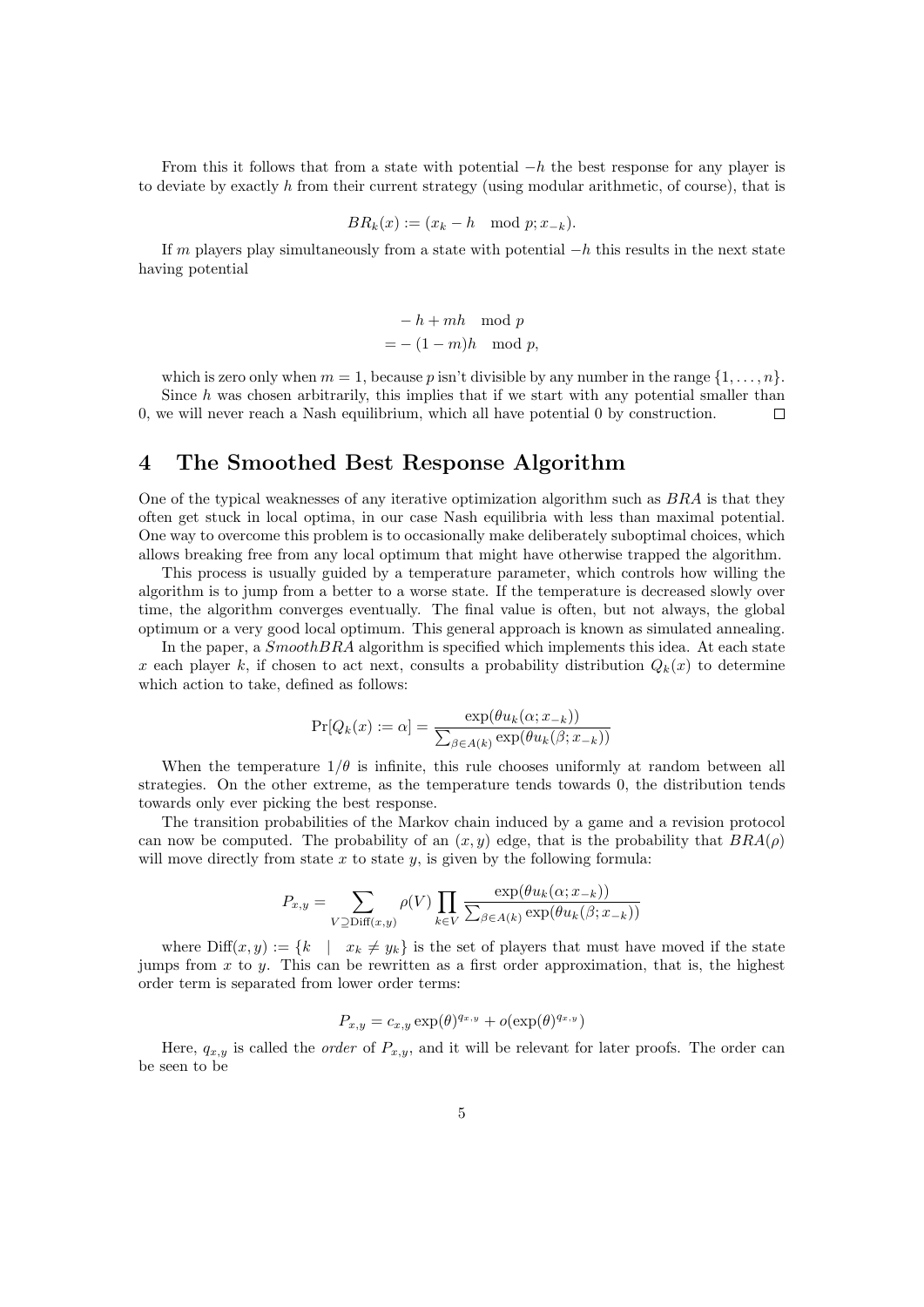$$
q_{x,y} = \min_{V \supseteq \text{Diff}(x,y) \cap S(\rho)} \left( \sum_{k \in V} \left( \max_{\alpha \in A_k} u_k(\alpha; x_{-k}) - u_k(y_k; x_{-k}) \right) \right),
$$

where it should be recalled that  $S(\rho)$  is the support of  $\rho$ . The order is always positive, and 0 exactly when it is possible to go from  $x$  to  $y$  using a set of players that all play a best response to  $x$ .

The concept of orders will turn out to be very relevant.

## 4.1 The Markov Chain Tree Theorem and Stochastic Stability

The paper makes use of a classic result established in [2] which allows to determine the stationary distribution  $\pi$  of any Markov chain asymptotically.

**Theorem 2** (Markov Chain Tree Theorem). Let  $T_x$  be the set of spanning trees in the transition graph with root in x. The stationary probability  $\pi_x$  is proportional to the sum of the weights of all such trees, i.e.

$$
\pi_x \propto \sum_{T \in T_x} \prod_{(y,z) \in T} P_{y,z}.
$$

The type of Markov chain we are working with has the property that for any action profile  $x$ , there is a positive probability that it will be visited infinitely often.

However, as we observe the asymptotic behaviour of the chain as  $\theta \to \infty$ , some profiles will stabilize at a positive probability (while others go to 0). These profiles are called stochastically stable under  $\rho$ .

The stochastically stable profiles can be characterized by the following lemma, which follows directly from the Markov chain tree theorem:

Lemma 1 (Stochastic stability characterization). Let

$$
q_x := \min_{T \in T_x} \sum_{(y,z) \in T} q_{yz}.
$$

be the order of the minimal in-tree of state x. x is stochastically stable if and only if  $q_x$  is minimal, i.e.

$$
q_x \in \min_{y \in A} q_y.
$$

## 4.2 Convergence to Nash Equilibria for Smoothed BRA

As mentioned above, for any fixed temperature  $1/\theta$ , there must remain a small residue of probability mass even in states with very low potential. The low potential state loses almost all its mass to other states at each timestep, but states with high potential lose a small fraction of their mass to that state as well. At some point, those 2 flows will be balanced, resulting in a very low (but not 0!) stable probability.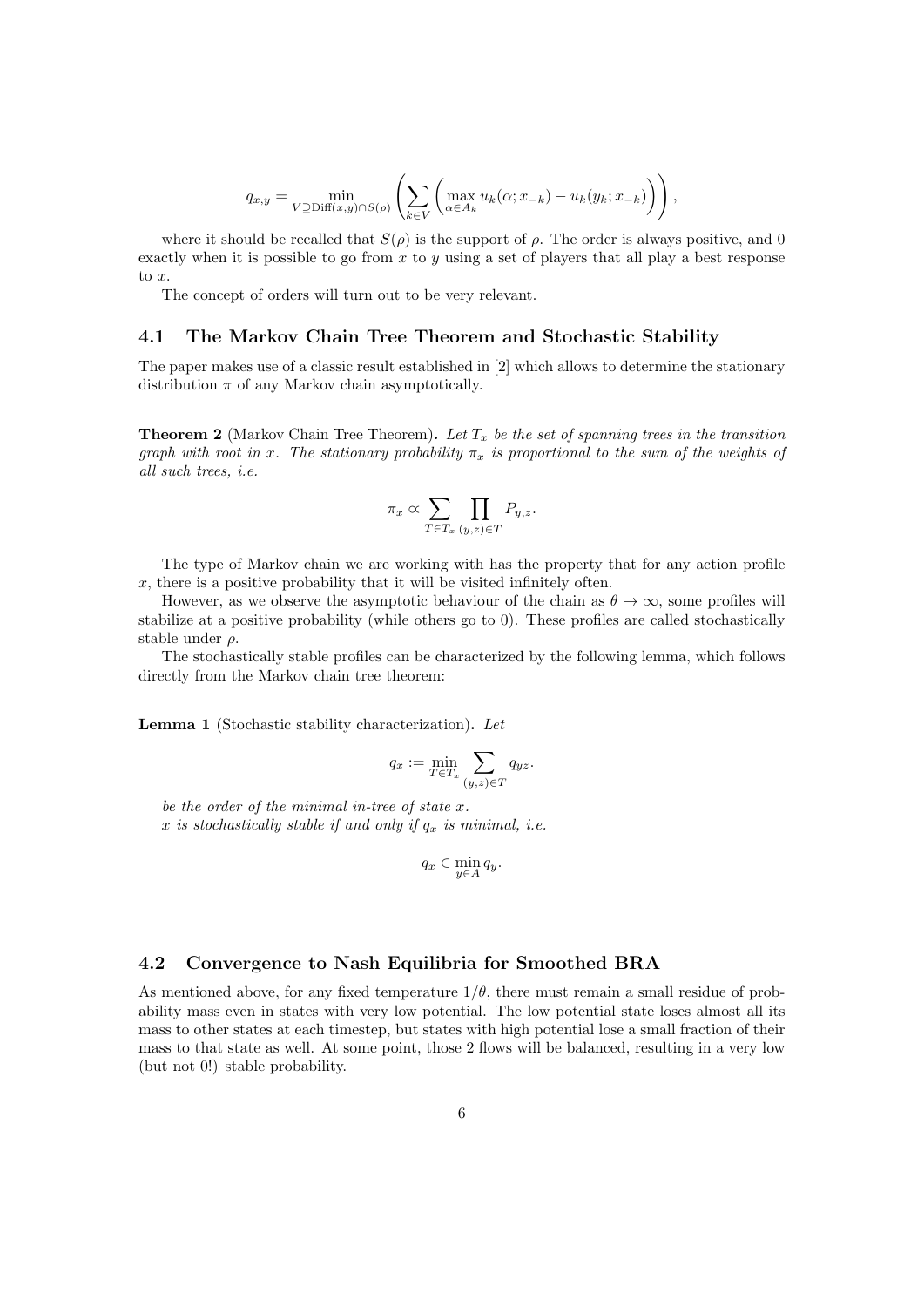

Figure 1: Example of rerouting a tree to a different root, as used in the proof of Theorem 3.

Intuitively, running the algorithm with high temperature ensures fast convergence to the stationary distribution because low potential states will bleed mass very fast, but the final distribution will have a larger amount of mass in non-equilibrium states, because the equilibria are bleeding a lot as well. Conversely, running with a low temperature may take a longer time to converge, but results in a better stationary distribution.

If we are going to talk about convergence for the SmoothBRA algorithm, we can only make a claim as to the set of stochastically stable states. As it turns out, SmoothBRA always converges to a Nash equilibrium in that weaker sense.

**Theorem 3** (Convergence to Nash equilibrium). Let G be a BR-potential game, and  $\rho$  a separable revision protocol. An acion profile x of G cannot be stochastically stable under  $\rho$  if it is not a Nash equilibrium.

*Proof.* Suppose we run the non-smoothed version of the algorithm,  $BRA(\rho)$ , starting at a state  $x$  that is not a Nash equilibrium. Then, it follows from Theorem 1 that there is a finite sequence of action profiles  $(X_1, X_2, \ldots, X_H)$  leading to a Nash equilibrium  $X_H$ . This sequence creates a path of order 0, since it only consists of best responses by sets of players.

Let  $T_x^*$  be the tree with minimal order rooted in x. We construct a tree rooted in  $X_H$  by adding the path defined above and removing all other edges outgoing from vertices in the path. See Figure 1 for an example.

The added edges all have order 0, while at least one removed edge has order strictly greater than 0, namely the one leading out of  $X_H$ . Therefore, this new tree has order strictly smaller than  $T_x^*$ , so by Lemma 1 x is not stochastically stable.

 $\Box$ 

#### 4.3 Nonconvergence to Optimal Nash Equilibria

We might hope that if we run the smoothed version of the BRA algoritm, it always converges to the optimal Nash equilibrium. Unfortunately, this is not true for all games and revision protocols. Here we provide an example that illustrates what can go wrong:

We have a 3-player game where every player has 2 actions. The revision protocol has the support

$$
S(\rho) = \{\{1\}, \{2\}, \{3\}, \{1, 2, 3\}\}.
$$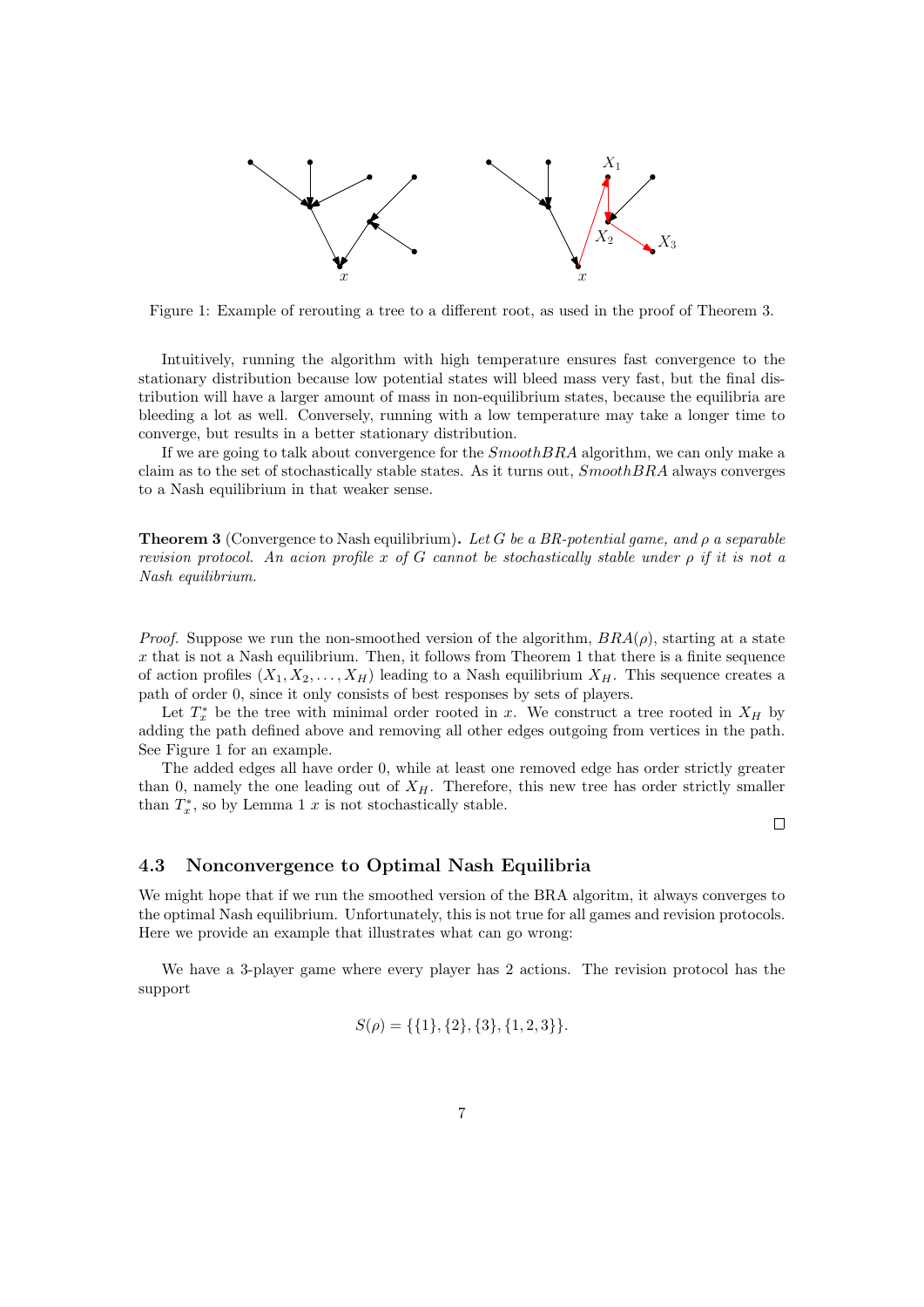

Figure 2: Example of a 3-player game that doesn't converge to an optimal NE. The payoffs are given in parenthesis. The minimal in-tree rooted in  $(0, 0, 0)$  has order 9, while the one rooted in  $(1, 1, 1)$  has order 6. Figure taken from the paper.